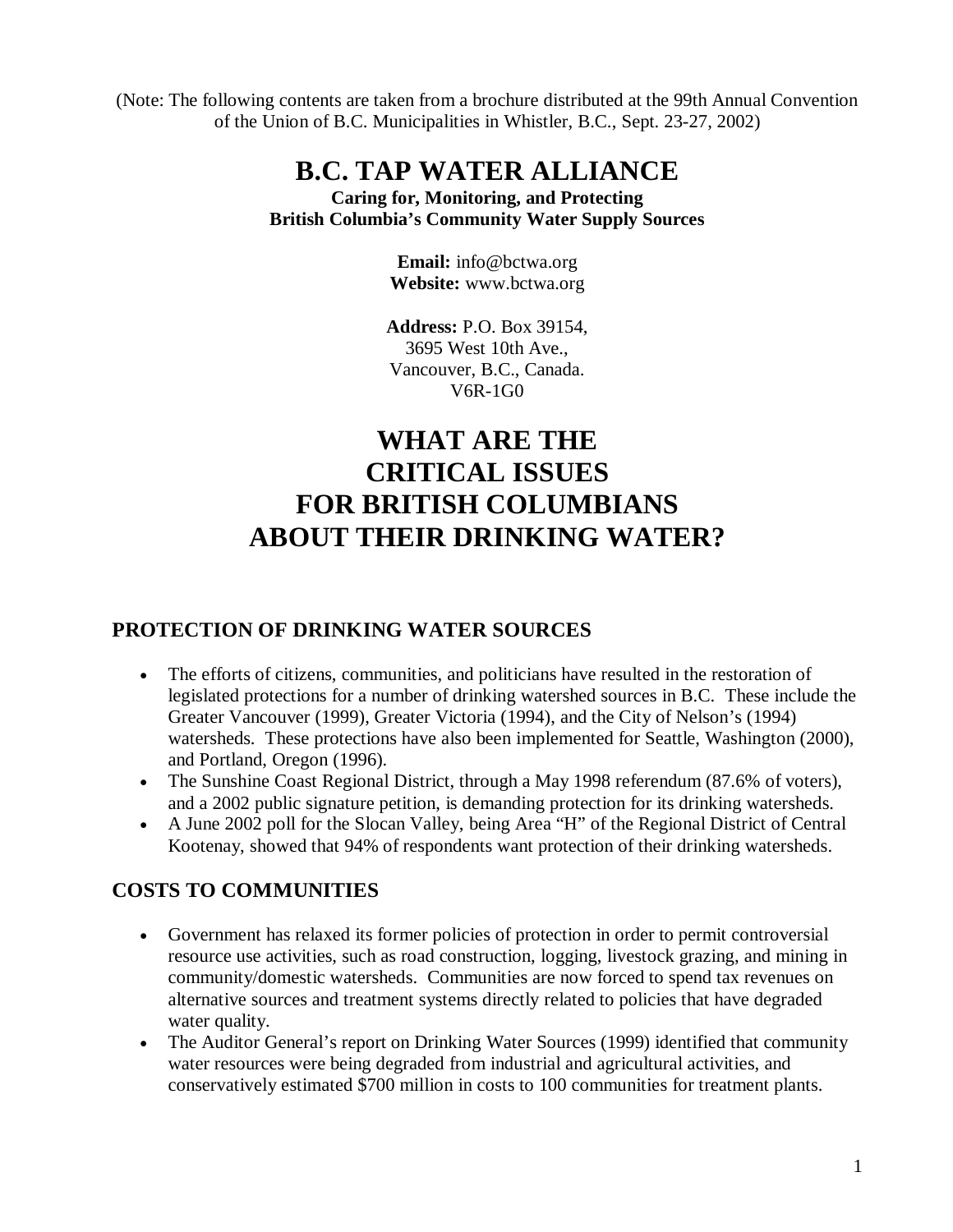#### **DRINKING WATER PROTECTION ACT**

- Bill 20 was passed by the Legislature in Spring 2001 after a series of public and stakeholder meetings. The Bill was held in check by the Liberal government, which later set up the Drinking Water Review Panel who brought recommendations back to government in February 2002. The government intends to bring an amended Act to the Fall 2002 session of Parliament.
- The BCTWA provided submissions to both processes, expressing concerns about government's decades-long refusal to enforce the legislated protection of drinking water sources established by Land Act Watershed Reserves.
- The Ministry of Health intends to act as the Lead Agency in overseeing the new Act, a position the BCTWA is very concerned about, detailed in its May 2002 report, Doctoring Our Water. The Ministry of Health's former role as advocate and guardian for the protection of drinking water sources has been weakened.

#### **THE GOVERNMENT'S TAKEOVER OF THE ERICKSON IMPROVEMENT DISTRICT**

The recent controversy about the government's wrongful dismissal and then takeover of the Erickson Improvement District, the June 2002 Order-in-Council and transfer of its assets and water licences to the Regional District of Central Kootenay, and the unreasonable expenditure of public tax dollars for an unnecessary \$11 million membrane filtration plant in anticipation of logging in the community's drinking water source, are critical issues that need to be addressed and rectified. The manner in which it was done, the repercussions for community control over watershed administrative decisions, is a bad precedent for British Columbians. This issue is presented on our website.

#### **PRIVATIZATION OF WATER UTILITIES**

Public concerns are mounting about emergent measures and rumours about private corporate control of water utilities throughout the world. The takeover of public water utilities is a real threat to "community control" regarding administration, costs, delivery, maintenance, and public information access issues. Lobbyists are pressing governments to initiate the introduction of legislative measures to achieve this questionable end.

For example, a September 13, 2002 article posted on the Centre for Responsive Policy website www.capitaleye.org (reproduced on our website), details the measures of the National Association of Water Companies, and its national affiliate, the H2O Coalition, to introduce clauses to United States Federal Bill H.R. 3930 (March 2002) that would necessitate public water utilities seeking funding through private corporations. These controversial clauses indicate that such initiatives are at our collective doorsteps. Communities, towns, villages, regional districts, and the provincial government should inform British Columbians of these issues, and protect the public's water utilities from this threat.

### **WHAT YOU CAN DO TO HELP**

British Columbians must have meaningful participation and shared decision-making powers over Crown Land planning processes related to drinking water sources. Unfortunately, government ignored public involvement through a provincial-wide Task Force on community watersheds (1972-